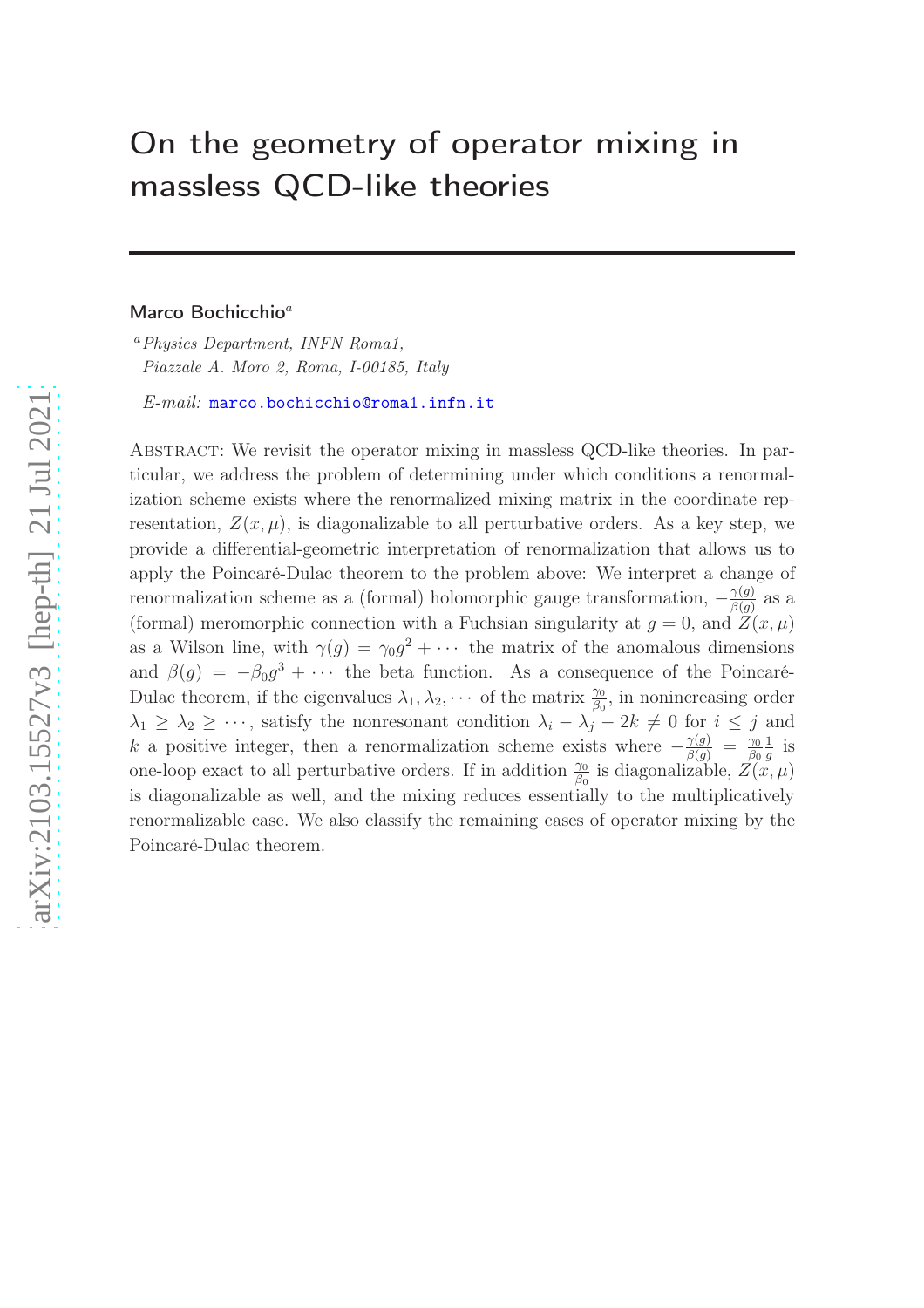### Contents

| 1 Introduction and physics motivations                                                            |          |
|---------------------------------------------------------------------------------------------------|----------|
| 2 Main results and plan of the paper                                                              | $\bf{2}$ |
| 3 Differential geometry of renormalization                                                        | 5        |
| 4 Canonical nonresonant form for $-\frac{\gamma(g)}{\beta(g)}$ by the Poincaré-Dulac theo-<br>rem | 6        |
| 5 A condensed proof of the Poincaré-Dulac theorem for nonresonant<br>diagonalizable $A_0$         |          |

#### <span id="page-1-0"></span>1 Introduction and physics motivations

In the present paper we revisit the operator mixing in asymptotically free gauge theories massless to all perturbative orders, such as QCD with massless quarks. We refer for short to such theories as massless QCD-like theories.

In fact, nonperturbatively, according to the renormalization group (RG), massless QCD-like theories develop a nontrivial dimensionful scale that labels the RG trajectory – the RG invariant –  $\Lambda_{RGI}$ :

$$
\Lambda_{RGI} \sim \mu \, e^{-\frac{1}{2\beta_0 g^2}} g^{-\frac{\beta_1}{\beta_0^2}} c_0 (1 + \sum_{n=1}^{\infty} c_n g^{2n}) \tag{1.1}
$$

– the only free parameter  $[1, 2]$  $[1, 2]$  in the nonperturbative S matrix of confining massless  $QCD$ -like theories  $[1, 2]$  $[1, 2]$  $[1, 2]$  – that any physical mass scale must be proportional to, with  $\beta_0$  and  $\beta_1$  the renormalization-scheme independent first-two coefficients of the beta function  $\beta(q)$ :

<span id="page-1-1"></span>
$$
\frac{\partial g}{\partial \log \mu} = \beta(g) = -\beta_0 g^3 - \beta_1 g^5 + \cdots \tag{1.2}
$$

and  $q = q(\mu)$  the renormalized coupling.

Hence, our main motivation is for the study of the ultraviolet (UV) asymptotics, implied by the RG, of 2-, 3- and n-point correlators of gauge-invariant operators for the general case of operator mixing, in relation to an eventual nonperturbative solution, specifically in the large- $N$  limit  $[3-6]$ .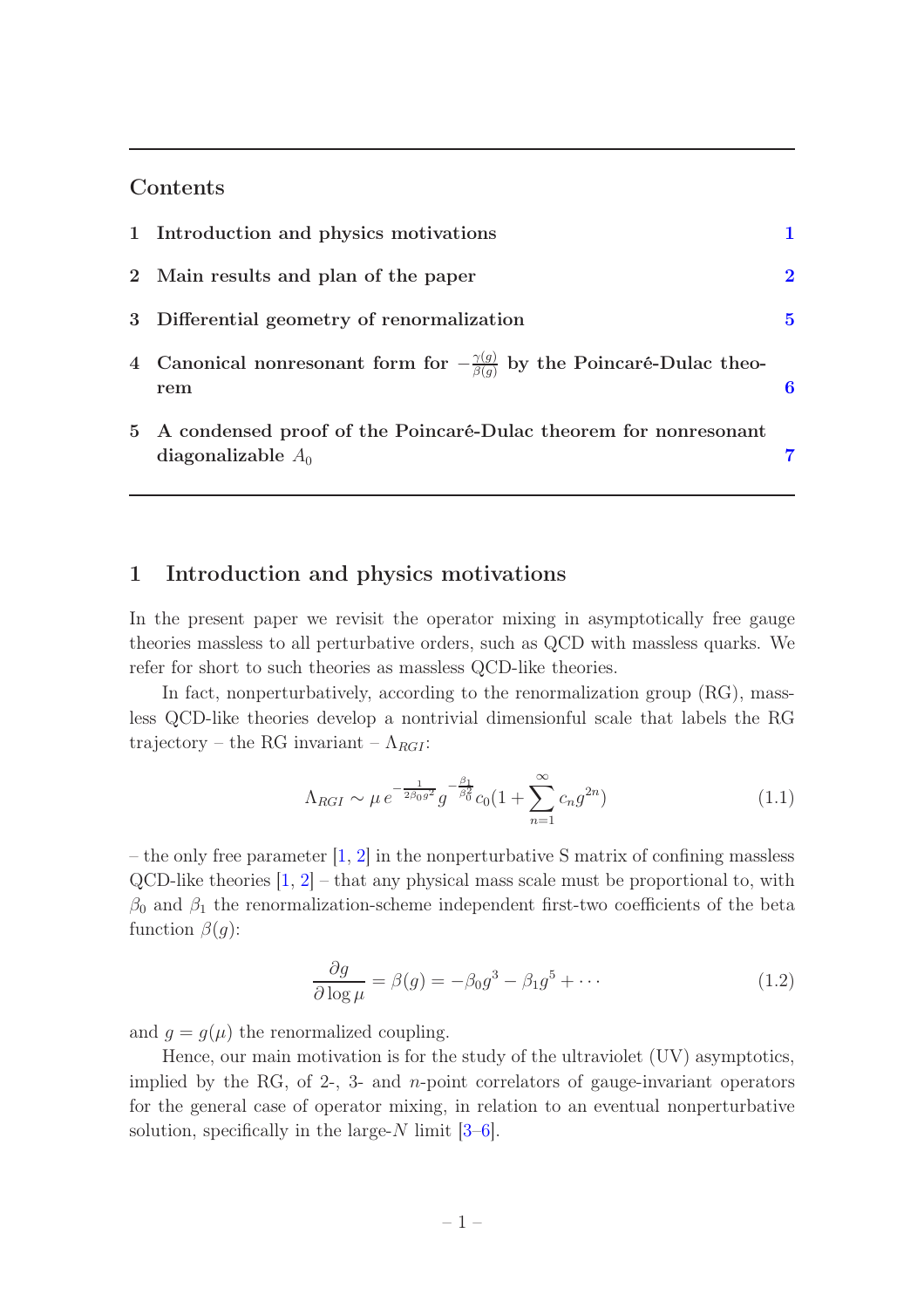In this respect, the study of the UV asymptotics for correlators of multiplicatively renormalizable operators [\[7](#page-9-4)[–9](#page-9-5)], apart from the intrinsic interest [\[10](#page-9-6)], sets powerful constraints  $[1, 2, 7-9, 11]$  $[1, 2, 7-9, 11]$  $[1, 2, 7-9, 11]$  $[1, 2, 7-9, 11]$  $[1, 2, 7-9, 11]$  $[1, 2, 7-9, 11]$  $[1, 2, 7-9, 11]$  on the nonperturbative solution of large-N confining QCDlike theories.

Accordingly, the present paper is the first of a series, where we intend to study the structure of the UV asymptotics of gauge-invariant correlators implied by the RG in the most general case above, in order to extend the aforementioned nonperturbative results  $\left[1, 2, 7-9, 11\right]$  $\left[1, 2, 7-9, 11\right]$  $\left[1, 2, 7-9, 11\right]$  $\left[1, 2, 7-9, 11\right]$  $\left[1, 2, 7-9, 11\right]$  $\left[1, 2, 7-9, 11\right]$  $\left[1, 2, 7-9, 11\right]$  to operator mixing.

In particular, since operator mixing is ubiquitous in gauge theories, an important problem, which is hardly discussed in the literature, is to determine under which conditions it may be reduced, to all orders of perturbation theory, to the multiplicatively renormalizable case.

The aim of the present paper is to solve this problem, and also to classify the cases of operator mixing where the aforementioned reduction is not actually possible.

#### <span id="page-2-0"></span>2 Main results and plan of the paper

We can exemplify the structure of the UV asymptotics of 2-point correlators as follows. In massless QCD-like theories, we consider 2-point correlators in Euclidean space-time:

$$
G_{ik}(x) = \langle O_i(x)O_k(0) \rangle \tag{2.1}
$$

of renormalized local gauge-invariant operators  $O_i(x)$ :

$$
O_i(x) = Z_{ik}O_{Bk}(x) \tag{2.2}
$$

where  $O_{Bk}(x)$  are the bare operators that mix <sup>[1](#page-2-1)</sup> under renormalization and Z is the bare mixing matrix.

The corresponding Callan-Symanzik equation [\[15](#page-9-8)[–18\]](#page-10-0) reads in matrix notation [\[19](#page-10-1)]:

$$
\left(x \cdot \frac{\partial}{\partial x} + \beta(g)\frac{\partial}{\partial g} + 2D\right)G + \gamma(g)G + G\gamma^T(g) = 0\tag{2.3}
$$

with  $\gamma^T$  the transpose of  $\gamma$ , D the canonical dimension of the operators, and  $\gamma(g)$ the matrix of the anomalous dimensions  $2$ :

<span id="page-2-3"></span>
$$
\gamma(g) = -\frac{\partial Z}{\partial \log \mu} Z^{-1} = \gamma_0 g^2 + \gamma_1 g^4 + \cdots \tag{2.4}
$$

<span id="page-2-1"></span><sup>&</sup>lt;sup>1</sup>In fact [\[12](#page-9-9)[–14](#page-9-10)], gauge-invariant operators also mix with BRST-exact operators and with operators that vanish by the equations of motion (EQM). But correlators of gauge-invariant operators with BRST-exact operators vanish, while correlators with EQM operators reduce to contact terms. Hence, for our purposes it suffices to take into account the mixing of gauge-invariant operators only.

<span id="page-2-2"></span><sup>&</sup>lt;sup>2</sup>The sign of the coefficient matrices in eq.  $(2.4), \gamma_0, \gamma_1, \cdots$ , is the standard one, but opposite with respect to the convention employed in  $[1, 2, 7-9, 11]$  $[1, 2, 7-9, 11]$  $[1, 2, 7-9, 11]$  $[1, 2, 7-9, 11]$  $[1, 2, 7-9, 11]$  $[1, 2, 7-9, 11]$ .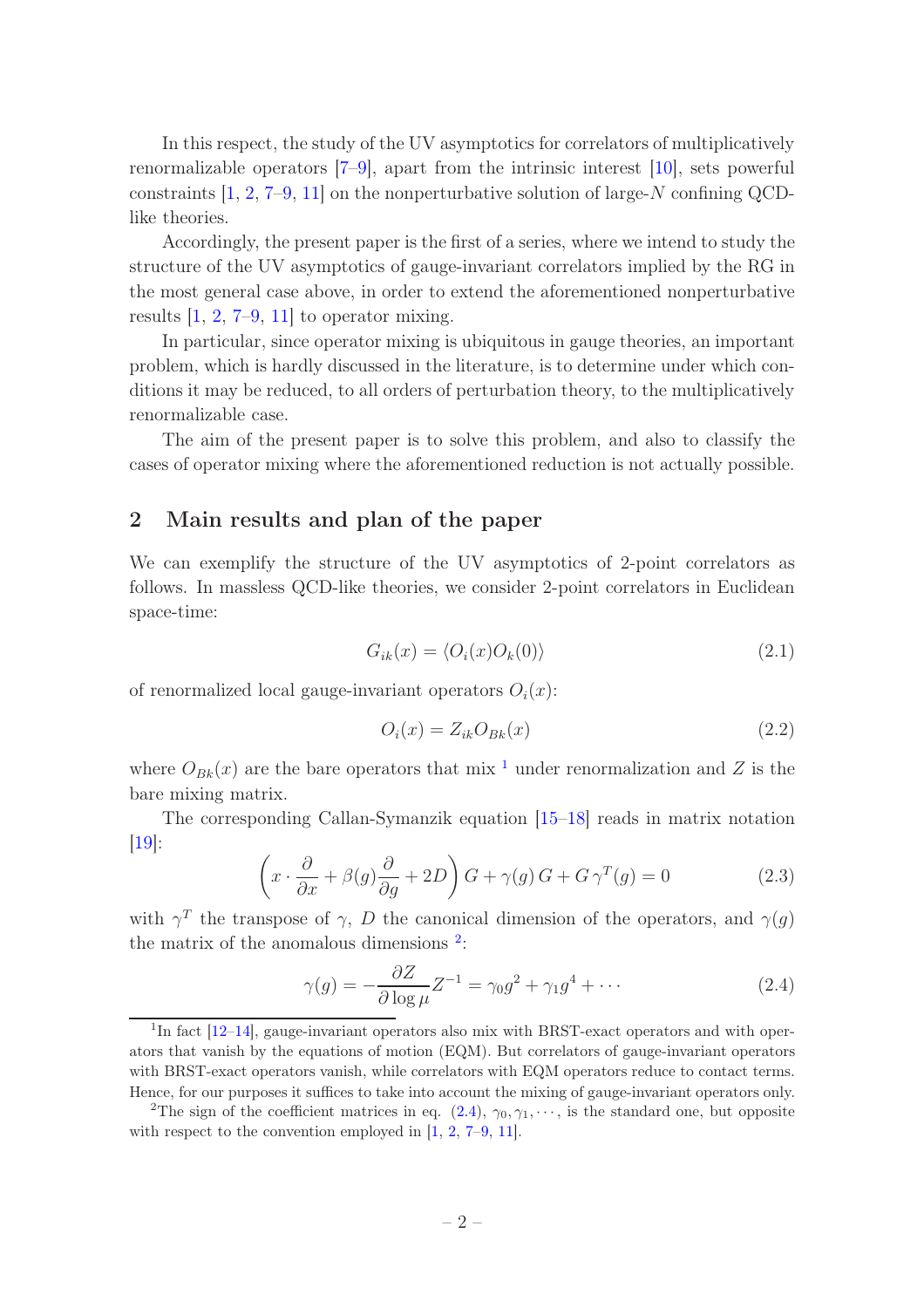The general solution has the form:

<span id="page-3-2"></span>
$$
G(x) = Z(x, \mu)\mathcal{G}(x, g(\mu), \mu)Z^{T}(x, \mu)
$$
\n(2.5)

with  $\mathcal{G}(x, g(\mu), \mu)$  satisfying:

$$
\left(x \cdot \frac{\partial}{\partial x} + \beta(g)\frac{\partial}{\partial g} + 2D\right)\mathcal{G} = 0\tag{2.6}
$$

and:

<span id="page-3-1"></span>
$$
Z(x,\mu) = P \exp\left(-\int_{g(x)}^{g(\mu)} \frac{\gamma(g)}{\beta(g)} dg\right)
$$
 (2.7)

where  $Z(x, \mu)$  is the renormalized mixing matrix in the coordinate representation, P denotes the path ordering of the exponential, and  $g(\mu)$ ,  $g(x)$  are short notations for the running couplings  $g(\frac{\mu}{\Delta R})$  $\frac{\mu}{\Lambda_{RGI}}$ ,  $g(x\Lambda_{RGI})$  at the corresponding scales, with UV asymptotics:

$$
g^2(x\Lambda_{RGI}) \sim \frac{1}{\beta_0 \log(\frac{1}{x^2 \Lambda_{RGI}^2})} \left(1 - \frac{\beta_1}{\beta_0^2} \frac{\log \log(\frac{1}{x^2 \Lambda_{RGI}^2})}{\log(\frac{1}{x^2 \Lambda_{RGI}^2})}\right)
$$
(2.8)

We will discuss the UV asymptotics of  $\mathcal{G}(x, q(\mu), \mu)$  in [\[19](#page-10-1)], while in the present paper we concentrate on the UV asymptotics  $3$  of  $Z(x, \mu)$ .

In the general case, because of the path-ordered exponential and the matrix nature of eq.  $(2.7)$ , it is difficult to work out the actual UV asymptotics of  $Z(x, \mu)$ . Of course, were  $\frac{\gamma(g)}{\beta(g)}$  diagonal, we would get immediately the corresponding UV

asymptotics for  $Z(x, \mu)$ , as in the multiplicatively renormalizable case [\[17,](#page-10-2) [18\]](#page-10-0).

Therefore, the main aim of the present paper is to find under which conditions a renormalization scheme exists where  $Z(x, \mu)$  is diagonalizable to all perturbative orders.

Another aim is to classify the cases of operator mixing where such a diagonalization is not possible.

We accomplish the aforementioned purposes in three steps:

In the first step (section [3\)](#page-5-0), we furnish an essential differential-geometric interpretation of renormalization: We interpret a change of renormalization scheme as a (formal) holomorphic gauge transformation,  $-\frac{\gamma(g)}{\beta(g)}$  $\frac{\gamma(g)}{\beta(g)}$  as a (formal) meromorphic connection with a Fuchsian singularity at  $g = 0$ , and  $Z(x, \mu)$  as a Wilson line.

In the second step (section [4\)](#page-6-0), we employ the above interpretation to apply in the framework of operator mixing – for the first time, to the best of our knowledge – the theory of canonical forms, obtained by gauge transformations, for linear systems of

<span id="page-3-0"></span><sup>&</sup>lt;sup>3</sup>In the present paper  $\gamma(g)$  and  $\beta(g)$  in eq. [\(2.7\)](#page-3-1) are actually only defined in perturbation theory by eqs. [\(1.2\)](#page-1-1) and [\(2.4\)](#page-2-3). In this case, eq. [\(2.7\)](#page-3-1) only furnishes the UV asymptotics of  $Z(x, \mu)$ , thanks to the asymptotic freedom.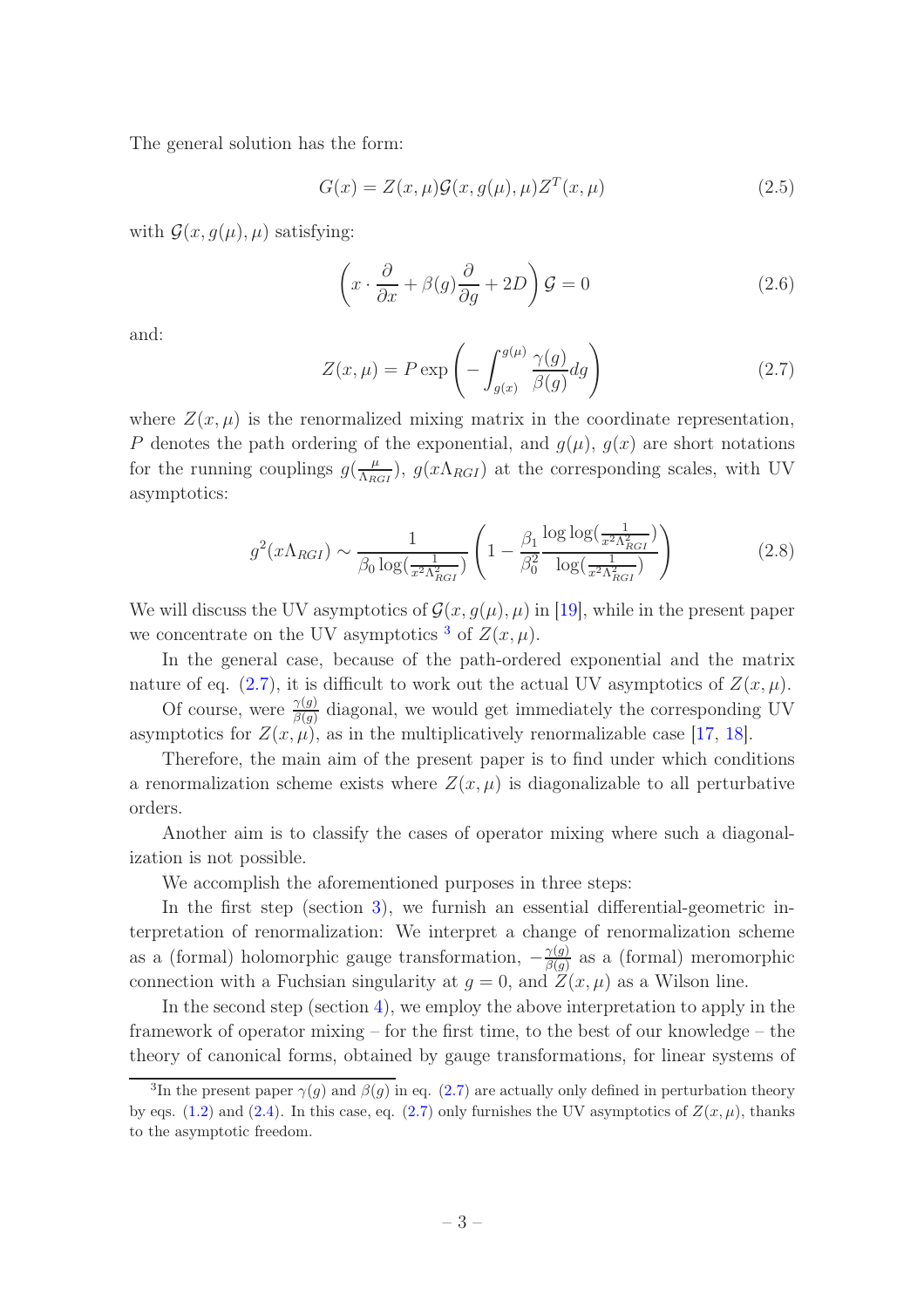differential equations with meromorphic singularities [\[20](#page-10-3)], and specifically (a formal version of) the Poincaré-Dulac theorem [\[21](#page-10-4)] for Fuchsian singularities, i.e., simple poles.

In the third step (section [5\)](#page-7-0), we provide a condensed proof of the Poincaré-Dulac theorem in the case (I) below, where  $Z(x, \mu)$  is diagonalizable to all orders of perturbation theory.

From the three steps above, our conclusions follow:

As a consequence of the Poincaré-Dulac theorem, if the eigenvalues  $\lambda_1, \lambda_2, \cdots$  of the matrix  $\frac{\gamma_0}{\beta_0}$ , in nonincreasing order  $\lambda_1 \geq \lambda_2 \geq \cdots$ , do not differ by a positive even integer (section [4\)](#page-6-0), i.e.:

<span id="page-4-1"></span>
$$
\lambda_i - \lambda_j - 2k \neq 0 \tag{2.9}
$$

for  $i \leq j$  and k a positive integer, then it exists a renormalization scheme where:

<span id="page-4-0"></span>
$$
-\frac{\gamma(g)}{\beta(g)} = \frac{\gamma_0}{\beta_0} \frac{1}{g} \tag{2.10}
$$

is one-loop exact to all orders of perturbation theory, with  $-\frac{\gamma(g)}{\beta(g)}$  $\frac{\gamma(g)}{\beta(g)}$  defined in eq. [\(3.2\)](#page-5-1).

Moreover, according to the terminology of the Poincaré-Dulac theorem, our classification of operator mixing is as follows:

If a renormalization scheme exists where  $-\frac{\gamma(g)}{\beta(g)}$  $\frac{\gamma(g)}{\beta(g)}$  can be set in the canonical form of eq.  $(2.10)$ , we refer to the mixing as nonresonant, that by eq.  $(2.9)$  is the generic case. Otherwise, we refer to the mixing as resonant.

Besides,  $\frac{\gamma_0}{\beta_0}$  may be either diagonalizable [4](#page-4-2) or nondiagonalizable.

Therefore, there are four cases of operator mixing:

(I) Nonresonant diagonalizable  $\frac{\gamma_0}{\beta_0}$ .

(II) Resonant diagonalizable  $\frac{\gamma_0}{\beta_0}$ .

(III) Nonresonant nondiagonalizable  $\frac{\gamma_0}{\beta_0}$ .

(IV) Resonant nondiagonalizable  $\frac{\gamma_0}{\beta_0}$ .

In the case (I),  $Z(x, \mu)$  is diagonalizable to all orders of perturbation theory, since the mixing is nonresonant and  $\frac{\gamma_0}{\beta_0}$  is diagonalizable.

The remaining cases, where  $Z(x, \mu)$  is not actually diagonalizable, will be analyzed in a forthcoming paper [\[22](#page-10-5)].

Specifically, we will work out in [\[22\]](#page-10-5) the canonical form of  $-\frac{\gamma(g)}{\beta(g)}$  $\frac{\gamma(g)}{\beta(g)}$  for resonant mixing – that is different from eq.  $(2.10)$  –.

In the case (I), the UV asymptotics of  $Z(x, \mu)$  reduces essentially to the multiplicatively renormalizable case:

$$
Z_i(x,\mu) = \exp\left(\int_{g(x)}^{g(\mu)} \frac{\gamma_{0i}}{\beta_0 g} dg\right) = \left(\frac{g(\mu)}{g(x)}\right)^{\frac{\gamma_{0i}}{\beta_0}}\tag{2.11}
$$

<span id="page-4-2"></span><sup>4</sup>A sufficient condition for a matrix to be diagonalizable is that all its eigenvalues are different.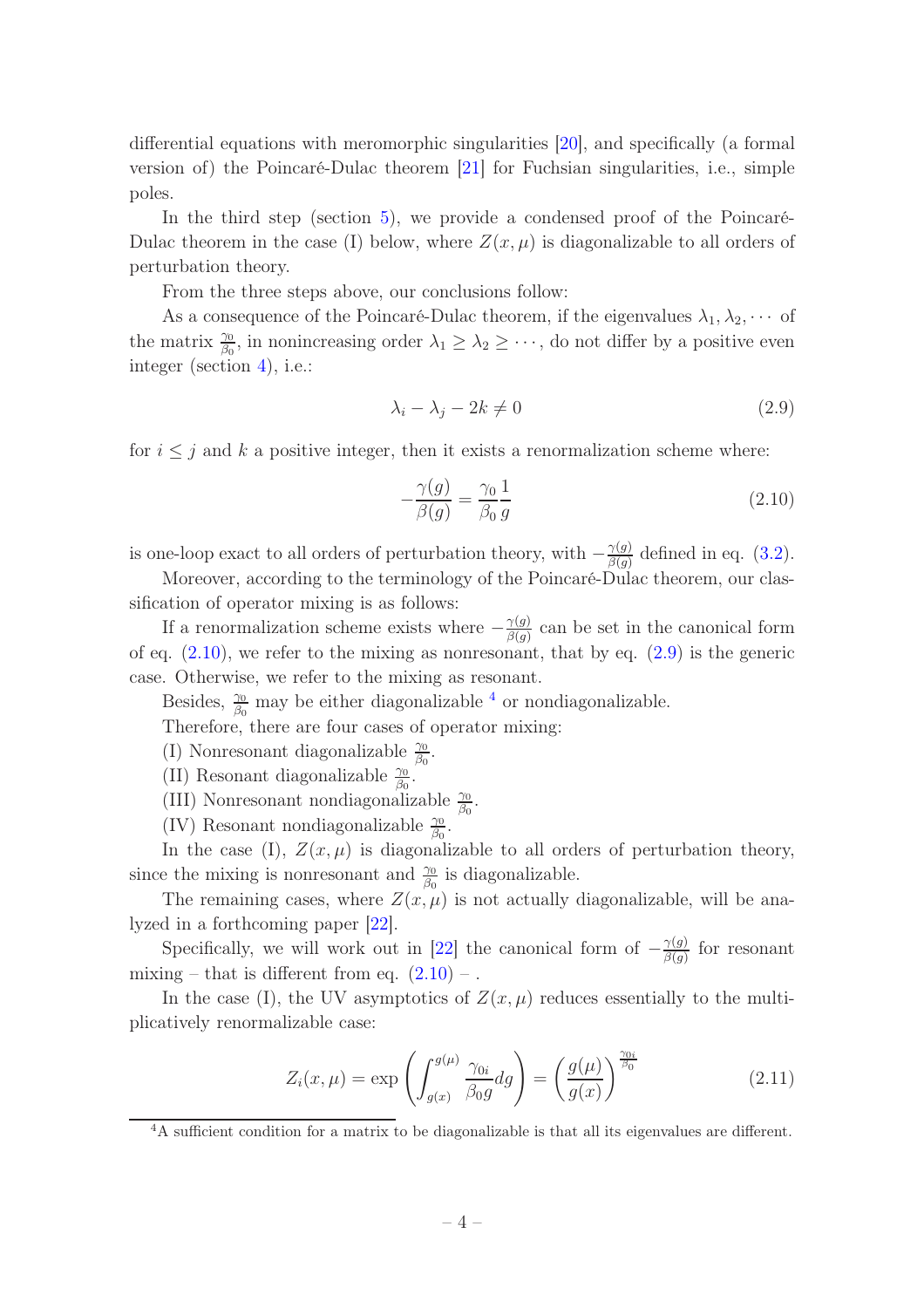in the diagonal basis, where  $Z_i(x, \mu)$  and  $\gamma_{0i}$  denote the eigenvalues of the corresponding matrices.

Of course,  $Z(x, \mu)$  in any other renormalization scheme can be reconstructed from the canonical diagonal form above – if it exists – by working out the other way around the appropriate change of basis according to eq. [\(3.8\)](#page-6-1).

Then, in the case  $(I)$  Eq.  $(2.5)$  reads:

<span id="page-5-2"></span>
$$
G_{ik}(x) = Z_i(x, \mu) \mathcal{G}_{ik}(x, g(\mu), \mu) Z_k(x, \mu) \tag{2.12}
$$

in the diagonal basis, where no sum on the indices  $i, k$  is understood. Eq. [\(2.12\)](#page-5-2) furnishes the UV asymptotics of  $G_{ik}(x)$ , provided that the asymptotics of  $\mathcal{G}_{ik}(x, g(\mu), \mu)$ is known [\[19](#page-10-1)] as well.

We believe that the aforementioned employment of the Poincaré-Dulac theorem makes the subject of operator mixing in the physics literature more transparent than in previous treatments [\[23](#page-10-6)].

#### <span id="page-5-0"></span>3 Differential geometry of renormalization

We point out that renormalization may be interpreted in a differential-geometric setting, where a (finite) change of renormalization scheme, i.e., a coupling-dependent change of the operator basis:

<span id="page-5-4"></span>
$$
O_i'(x) = S_{ik}(g)O_k(x)
$$
\n(3.1)

is interpreted as a matrix-valued (formal <sup>[5](#page-5-3)</sup>) real-analytic invertible gauge transformation  $S(q)$ . Accordingly, the matrix  $A(q)$ :

<span id="page-5-1"></span>
$$
A(g) = -\frac{\gamma(g)}{\beta(g)} = \frac{1}{g} \left( A_0 + \sum_{n=1}^{\infty} A_{2n} g^{2n} \right)
$$

$$
= \frac{1}{g} \left( \frac{\gamma_0}{\beta_0} + \cdots \right) \tag{3.2}
$$

that occurs in the system of ordinary differential equations defining  $Z(x, \mu)$  by eqs. [\(2.4\)](#page-2-3) and [\(1.2\)](#page-1-1):

$$
\left(\frac{\partial}{\partial g} + \frac{\gamma(g)}{\beta(g)}\right) Z = 0 \tag{3.3}
$$

is interpreted as a (formal) real-analytic connection, with a simple pole at  $q = 0$ , that for the gauge transformation in eq.  $(3.1)$  transforms as:

$$
A'(g) = S(g)A(g)S^{-1}(g) + \frac{\partial S(g)}{\partial g}S^{-1}(g)
$$
\n(3.4)

<span id="page-5-3"></span><sup>5</sup>A formal series is not assumed to be convergent and, indeed, in the present paper we do not assume that the series in eqs.  $(1.2)$  and  $(2.4)$  are convergent, since they arise from perturbation theory.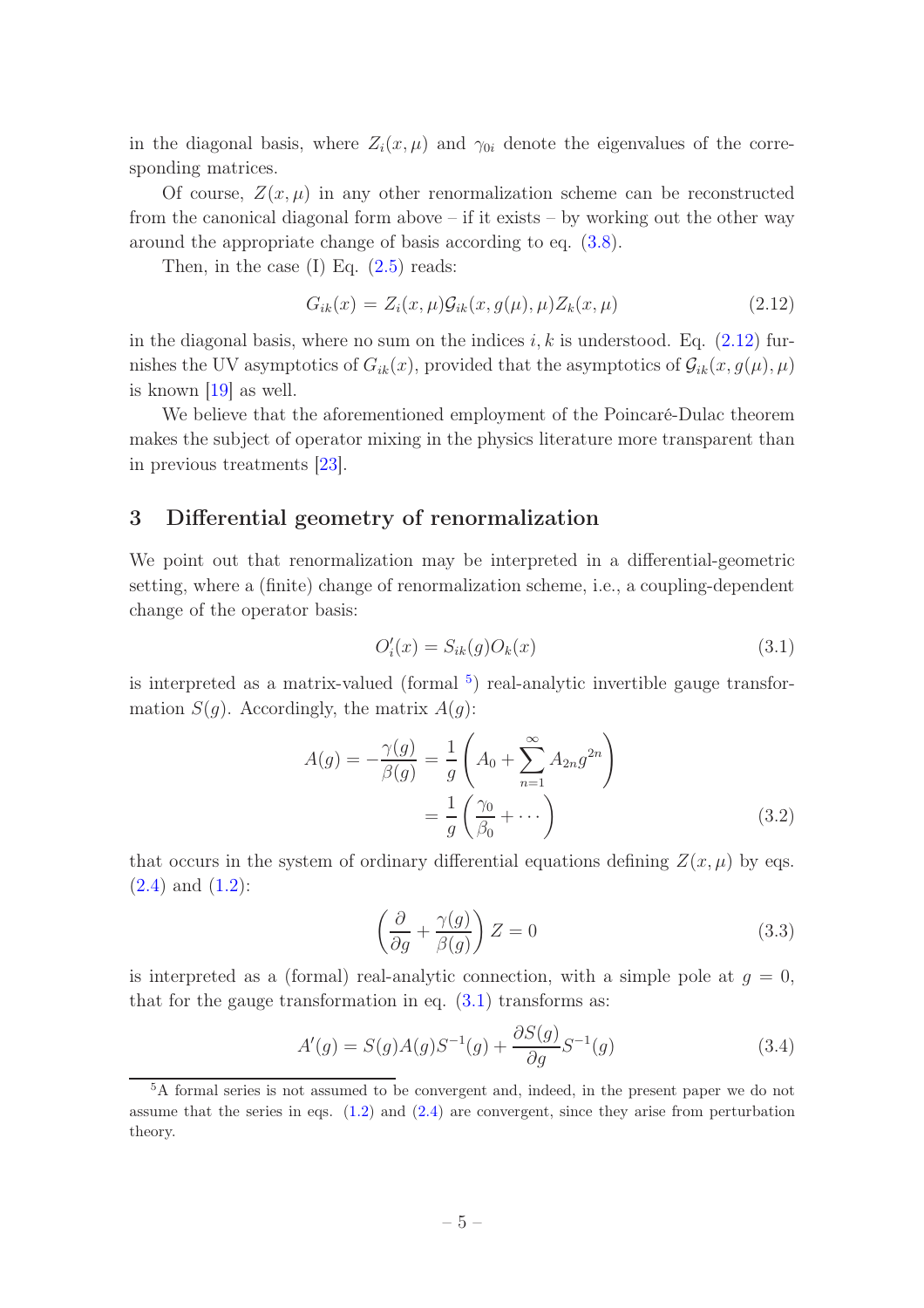Morevover,

$$
\mathcal{D} = \frac{\partial}{\partial g} - A(g) \tag{3.5}
$$

is interpreted as the corresponding covariant derivative that defines the linear system:

<span id="page-6-2"></span>
$$
\mathcal{D}X = \left(\frac{\partial}{\partial g} - A(g)\right)X = 0\tag{3.6}
$$

whose solution with a suitable initial condition is  $Z(x, \mu)$ .

As a consequence,  $Z(x, \mu)$  is interpreted as a Wilson line associated to the aforementioned connection:

$$
Z(x,\mu) = P \exp\left(\int_{g(x)}^{g(\mu)} A(g) \, dg\right) \tag{3.7}
$$

that transforms as:

<span id="page-6-1"></span>
$$
Z'(x,\mu) = S(g(\mu))Z(x,\mu)S^{-1}(g(x))
$$
\n(3.8)

for the gauge transformation  $S(q)$ .

Besides, by allowing the coupling to be complex valued, everything that we have mentioned applies in the (formal) holomorphic setting, instead of the real-analytic one.

Hence, by summarizing, a change of renormalization scheme is interpreted as a (formal) holomorphic gauge transformation,  $-\frac{\gamma(g)}{\beta(g)}$  $\frac{\gamma(g)}{\beta(g)}$  as a (formal) meromorphic connection with a Fuchsian singularity at  $q = 0$ , and  $Z(x, \mu)$  as a Wilson line.

#### <span id="page-6-0"></span>4 Canonical nonresonant form for  $-\frac{\gamma(g)}{\beta(g)}$  $\frac{\gamma(g)}{\beta(g)}$  by the Poincaré-Dulac theorem

According to the interpretation above, the easiest way to compute the UV asymptotics of  $Z(x, \mu)$  consists in setting the meromorphic connection in eq. [\(3.2\)](#page-5-1) in a canonical form by a suitable holomorphic gauge transformation.

Specifically, if the nonresonant condition in eq. [\(2.9\)](#page-4-1) is satisfied, a (formal) holomorphic gauge transformation exists that sets  $A(q)$  in eq. [\(3.2\)](#page-5-1) in the canonical nonresonant form – the Euler form  $|21|$  –:

$$
A'(g) = \frac{\gamma_0}{\beta_0} \frac{1}{g} \tag{4.1}
$$

according to the Poincaré-Dulac theorem.

In this respect, the only minor refinement that we need for applying the Poincaré-Dulac theorem to eq. [\(3.2\)](#page-5-1) is the observation that the inductive procedure in its proof [\[21](#page-10-4)] works as well by only restricting to the even powers of g in eq.  $(5.4)$  that match the even powers of g in the brackets in the rhs of eq.  $(3.2)$ .

As a consequence, the nonresonant condition in eq. [\(2.9\)](#page-4-1) only involves positive even integers, as opposed to the general case (section [5\)](#page-7-0).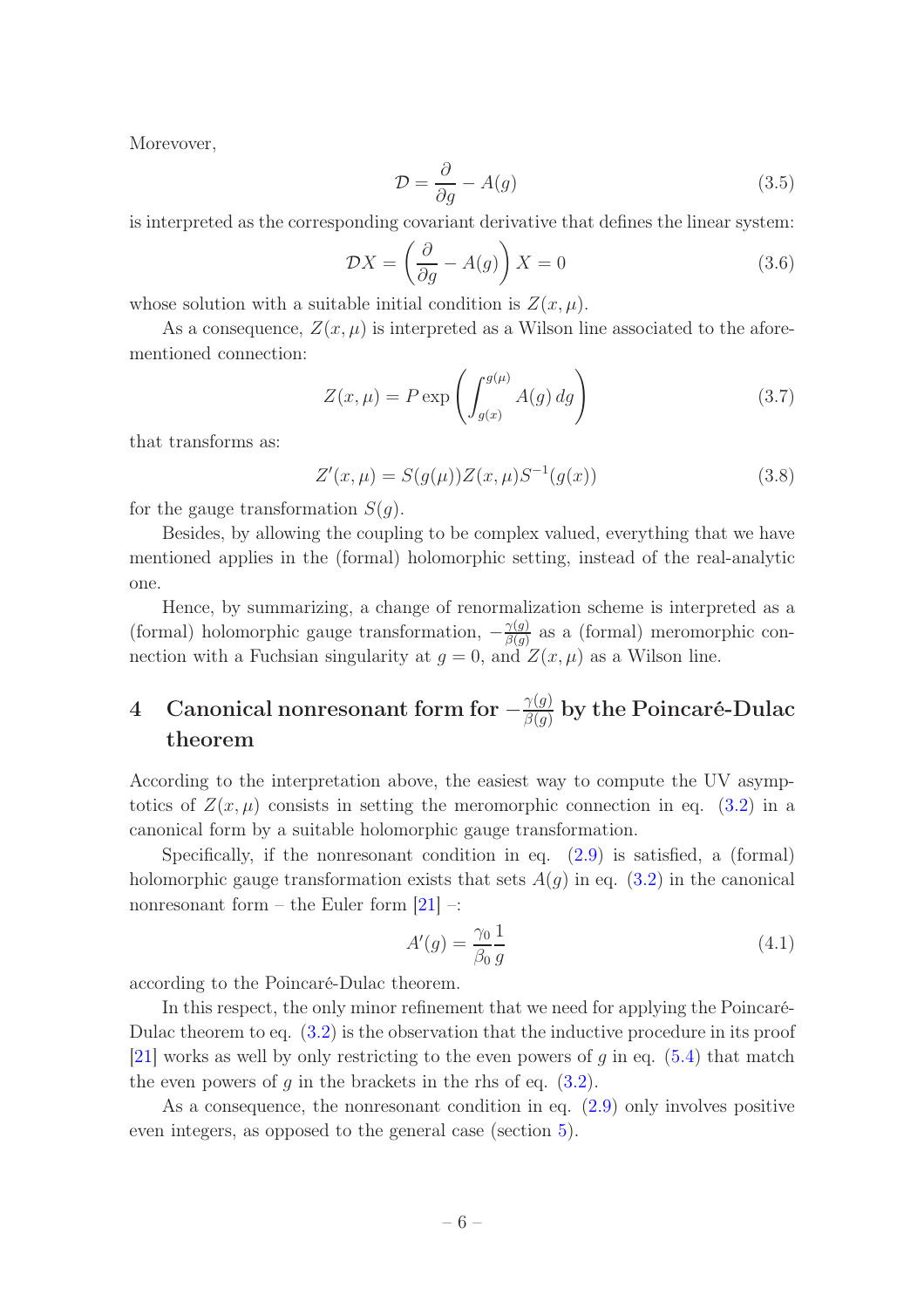## <span id="page-7-0"></span>5 A condensed proof of the Poincaré-Dulac theorem for nonresonant diagonalizable  $A_0$

We provide a condensed proof of (the linear version of) the Poincaré-Dulac theorem [\[21](#page-10-4)] for nonresonant diagonalizable  $A_0$ , which includes the case (I) in the setting of operator mixing for a massless QCD-like theory.

The proof in the general case will be worked out in  $[22]$ .

Poincaré-Dulac theorem for nonresonant diagonalizable  $A_0$ :

The linear system in eq.  $(3.6)$ , where the meromorphic connection  $A(q)$ , with a Fuchsian singularity at  $q = 0$ , admits the (formal) expansion:

$$
A(g) = \frac{1}{g} \left( A_0 + \sum_{n=1}^{\infty} A_n g^n \right)
$$
 (5.1)

with  $A_0$  diagonalizable and eigenvalues diag( $\lambda_1, \lambda_2, \dots$ ) =  $\Lambda$ , in nonincreasing order  $\lambda_1 \geq \lambda_2 \geq \cdots$ , satisfying the nonresonant condition:

$$
\lambda_i - \lambda_j \neq k \tag{5.2}
$$

for  $i \leq j$  and k a positive integer, may be set, by a (formal) holomorphic invertible gauge transformation, in the Euler normal form <sup>[6](#page-7-2)</sup>:

$$
A'(g) = \frac{1}{g}\Lambda\tag{5.3}
$$

We only report the key aspects of the proof, leaving more details to [\[21](#page-10-4)].

Proof:

The proof proceeds by induction on  $k = 1, 2, \cdots$  by demonstrating that, once  $A_0$  and the first  $k-1$  matrix coefficients,  $A_1, \dots, A_{k-1}$ , have been set in the Euler normal form above – i.e.,  $A_0$  diagonal and  $A_1, \dots, A_{k-1} = 0$  – a holomorphic gauge transformation exists that leaves them invariant and also sets the  $k$ -th coefficient,  $A_k$ , to 0.

The 0 step of the induction consists just in setting  $A_0$  in diagonal form – with the eigenvalues in nonincreasing order as in the statement of the theorem – by a global (i.e., constant) gauge transformation.

At the k-th step, we choose the holomorphic gauge transformation in the form:

<span id="page-7-1"></span>
$$
S_k(g) = 1 + g^k H_k \tag{5.4}
$$

with  $H_k$  a matrix to be found momentarily. Its inverse is:

$$
S_k^{-1}(g) = (1 + g^k H_k)^{-1} = 1 - g^k H_k + \cdots
$$
\n(5.5)

<span id="page-7-2"></span><sup>&</sup>lt;sup>6</sup>In the present paper, we refer to it as the canonical nonresonant diagonal form.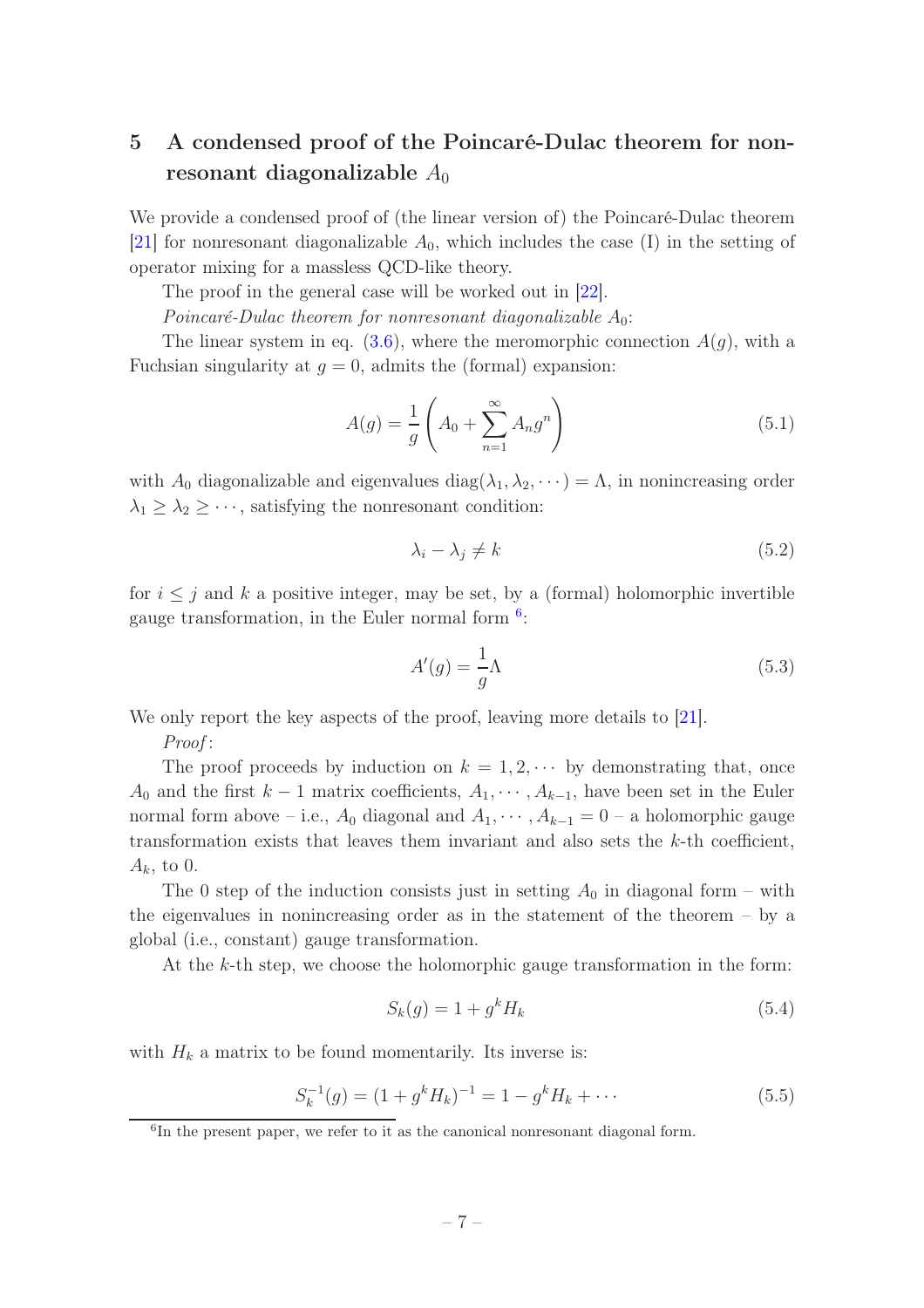where the dots represent terms of order higher than  $g^k$ .

The gauge action of  $S_k(g)$  on the connection  $A(g)$  furnishes:

<span id="page-8-0"></span>
$$
A'(g) = kg^{k-1}H_k(1 + g^kH_k)^{-1} + (1 + g^kH_k)A(g)(1 + g^kH_k)^{-1}
$$
  
\n
$$
= kg^{k-1}H_k(1 + g^kH_k)^{-1} + (1 + g^kH_k)\frac{1}{g}\left(A_0 + \sum_{n=1}^{\infty} A_n g^n\right)(1 + g^kH_k)^{-1}
$$
  
\n
$$
= kg^{k-1}H_k(1 - \dots) + (1 + g^kH_k)\frac{1}{g}\left(A_0 + \sum_{n=1}^{\infty} A_n g^n\right)(1 - g^kH_k + \dots)
$$
  
\n
$$
= kg^{k-1}H_k + \frac{1}{g}\left(A_0 + \sum_{n=1}^k A_n g^n\right) + g^{k-1}(H_kA_0 - A_0H_k) + \dots
$$
  
\n
$$
= g^{k-1}(kH_k + H_kA_0 - A_0H_k) + A_{k-1}(g) + g^{k-1}A_k + \dots
$$
\n(5.6)

where we have skipped in the dots all the terms that contribute to an order higher than  $g^{k-1}$ , and we have set:

$$
A_{k-1}(g) = \frac{1}{g} \left( A_0 + \sum_{n=1}^{k-1} A_n g^n \right) \tag{5.7}
$$

that is the part of  $A(g)$  that is not affected by the gauge transformation  $S_k(g)$ , and thus verifies the hypotheses of the induction – i.e., that  $A_1, \dots, A_{k-1}$  vanish –.

Therefore, by eq.  $(5.6)$  the k-th matrix coefficient,  $A_k$ , may be eliminated from the expansion of  $A'(g)$  to the order of  $g^{k-1}$  provided that an  $H_k$  exists such that:

$$
A_k + (kH_k + H_kA_0 - A_0H_k) = A_k + (k - ad_{A_0})H_k = 0
$$
\n(5.8)

with  $ad_{A_0}Y = [A_0, Y]$ . If the inverse of  $ad_{A_0} - k$  exists, the unique solution for  $H_k$  is:

$$
H_k = (ad_{A_0} - k)^{-1} A_k \tag{5.9}
$$

Hence, to prove the theorem, we should demonstrate that, under the hypotheses of the theorem,  $ad_{A_0} - k$  is invertible, i.e., its kernel is trivial.

Now  $ad_{\Lambda} - k$ , as a linear operator that acts on matrices, is diagonal, with eigenvalues  $\lambda_i - \lambda_j - k$  and the matrices  $E_{ij}$ , whose only nonvanishing entries are  $(E_{ij})_{ij}$ , as eigenvectors. The eigenvectors  $E_{ij}$ , normalized in such a way that  $(E_{ij})_{ij} = 1$ , form an orthonormal basis for the matrices.

Thus,  $E_{ij}$  belongs to the kernel of  $ad_\Lambda - k$  if and only if  $\lambda_i - \lambda_j - k = 0$ .

As a consequence, since  $\lambda_i - \lambda_j - k \neq 0$  for every i, j by the hypotheses of the theorem, the kernel of  $ad_\Lambda - k$  only contains the 0 matrix, and the proof is complete.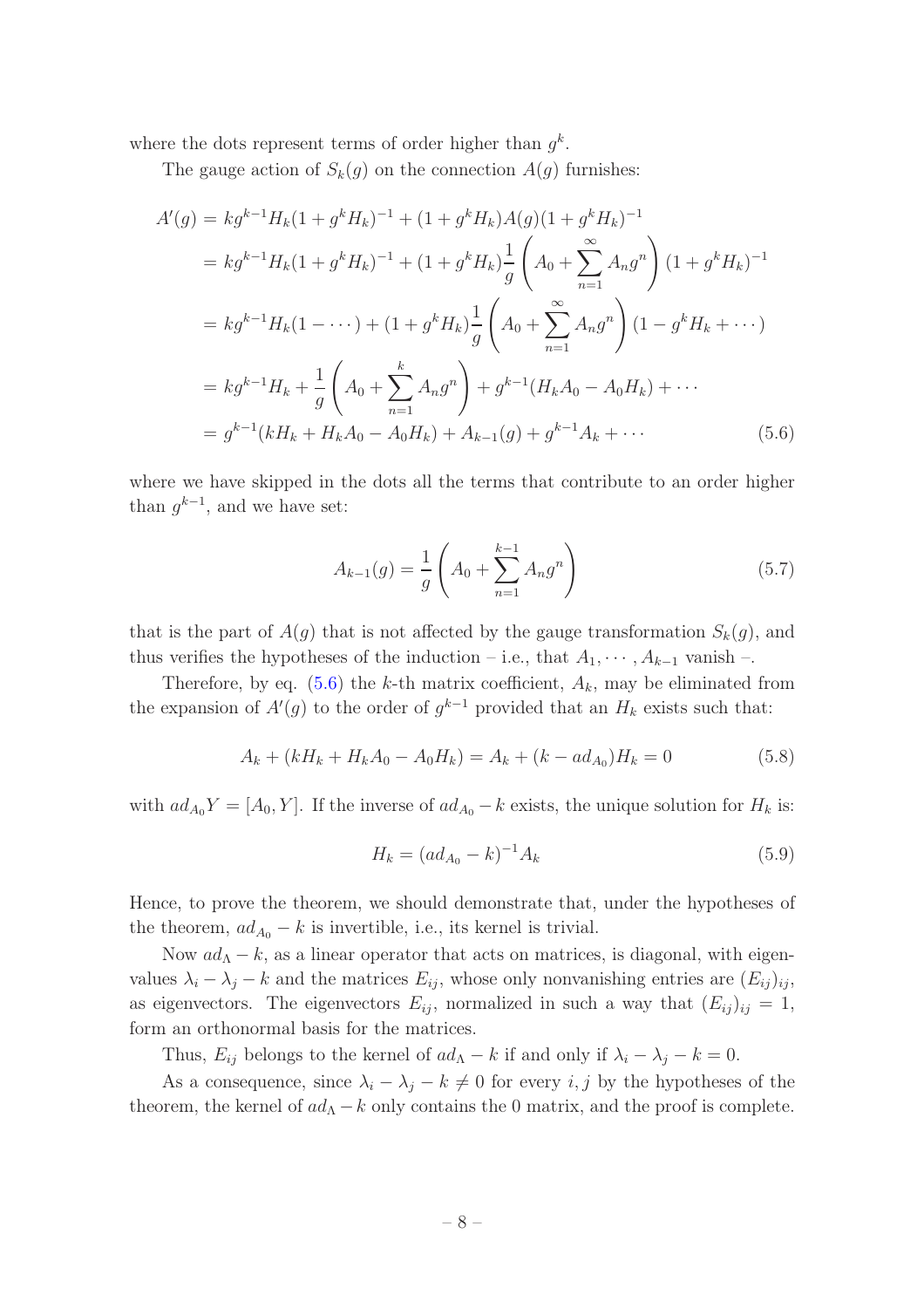#### References

- <span id="page-9-0"></span>[1] M. Bochicchio, The large-N Yang-Mills S matrix is ultraviolet finite, but the large-N QCD S matrix is only renormalizable, Phys. Rev. D 95 [\(2017\) 054010,](https://doi.org/10.1103/PhysRevD.95.054010) [arXiv:1701.07833 \[hep-th\].](https://arxiv.org/abs/1701.07833)
- <span id="page-9-1"></span>[2] M. Bochicchio, Renormalization in large-N *OCD* is incompatible with open/closed string duality, [Phys. Lett. B](https://doi.org/10.1016/j.physletb.2018.06.072) 783 (2018) 341, [arXiv:1703.10176 \[hep-th\].](http://arxiv.org/abs/arXiv:1703.10176)
- <span id="page-9-2"></span>[3] G. 't Hooft, A planar diagram theory for strong interactions, [Nucl. Phys. B](https://doi.org/10.1016/0550-3213(74)90154-0) 72 (1974) 461.
- [4] G. Veneziano, Some Aspects of a Unified Approach to Gauge, Dual and Gribov Theories, [Nucl. Phys. B](http://www.sciencedirect.com/science/article/pii/0550321376904120?via%3Dihub) 117 (1976) 519.
- [5] A. A. Migdal, Multicolor QCD as Dual Resonance Theory, [Annals Phys.](http://www.sciencedirect.com/science/article/pii/0003491677901816?via%3Dihub) 109 (1977) 365.
- <span id="page-9-3"></span>[6] E. Witten, *Baryons in the*  $\frac{1}{N}$  *expansion*, [Nucl. Phys. B](https://doi.org/10.1016/0550-3213(79)90232-3) **160** (1979) 57.
- <span id="page-9-4"></span>[7] M. Bochicchio, S. P. Muscinelli, Ultraviolet asymptotics of glueball propagators, JHEP 1308 [\(2013\) 064,](https://link.springer.com/article/10.1007%2FJHEP08%282013%29064) [arXiv:1304.6409 \[hep-th\].](https://arxiv.org/abs/1304.6409)
- [8] M. Bochicchio, Glueball and meson propagators of any spin in large-N QCD, [Nucl. Phys. B](http://www.sciencedirect.com/science/article/pii/S0550321313004033?via%3Dihub) 875 (2013) 621, [arXiv:1305.0273 \[hep-th\].](https://arxiv.org/abs/1305.0273)
- <span id="page-9-5"></span>[9] M. Bochicchio, An Asymptotic Solution of Large-N QCD, for the Glueball and Meson Spectrum and the Collinear S-Matrix, In: Proceedings, 16th International Conference on Hadron Spectroscopy (Hadron 2015), [AIP Conf. Proc.](http://dx.doi.org/10.1063/1.4949387) 1735 (2016) 030004.
- <span id="page-9-6"></span>[10] V. Prochazka, R. Zwicky, On Finiteness of 2- and 3-point Functions and the Renormalisation Group, Phys. Rev. D 95 [\(2017\) 065027,](https://journals.aps.org/prd/abstract/10.1103/PhysRevD.95.065027) [arXiv:1611.01367 \[hep-th\].](https://arxiv.org/abs/1611.01367)
- <span id="page-9-7"></span>[11] M. Becchetti, M. Bochicchio, OPE and a low-energy theorem in QCD-like theories, JHEP 03 [\(2019\) 088,](https://doi.org/10.1007/JHEP03(2019)088) [arXiv:1810.08527 \[hep-th\].](https://arxiv.org/abs/1810.08527)
- <span id="page-9-9"></span>[12] S. D. Joglekar, B. W. Lee, General Theory of Renormalization of Gauge Invariant Operators, [Annals Phys.](https://doi.org/10.1016/0003-4916(76)90225-6) 97 (1976) 160.
- [13] M. Henneaux, Remarks on the renormalization of gauge invariant operators in Yang-Mills theory, Phys. Lett. B **313** [\(1993\) 35 \[Erratum ibid. B](https://doi.org/10.1016/0370-2693(93)91187-R) **316** (1993) 633], [\[hep-th/9306101\].](https://arxiv.org/abs/hep-th/9306101)
- <span id="page-9-10"></span>[14] J. C. Collins, R. J. Scalise, The Renormalization of composite operators in Yang-Mills theories using general covariant gauge, [Phys. Rev. D](https://doi.org/10.1103/PhysRevD.50.4117) 50 (1994) 4117, [\[hep-ph/9403231\].](https://arxiv.org/abs/hep-ph/9403231)
- <span id="page-9-8"></span>[15] C. G. Callan, Broken Scale Invariance in Scalar Field Theory, Phys. Rev. D 2 [\(1970\) 15411547.](https://journals.aps.org/prd/abstract/10.1103/PhysRevD.2.1541)
- [16] K. Symanzik, Small Distance Behaviour in Field Theory and Power Counting, [Comm. Math. Phys.](https://link.springer.com/article/10.1007%2FBF01649434) 18 (1970) 227.